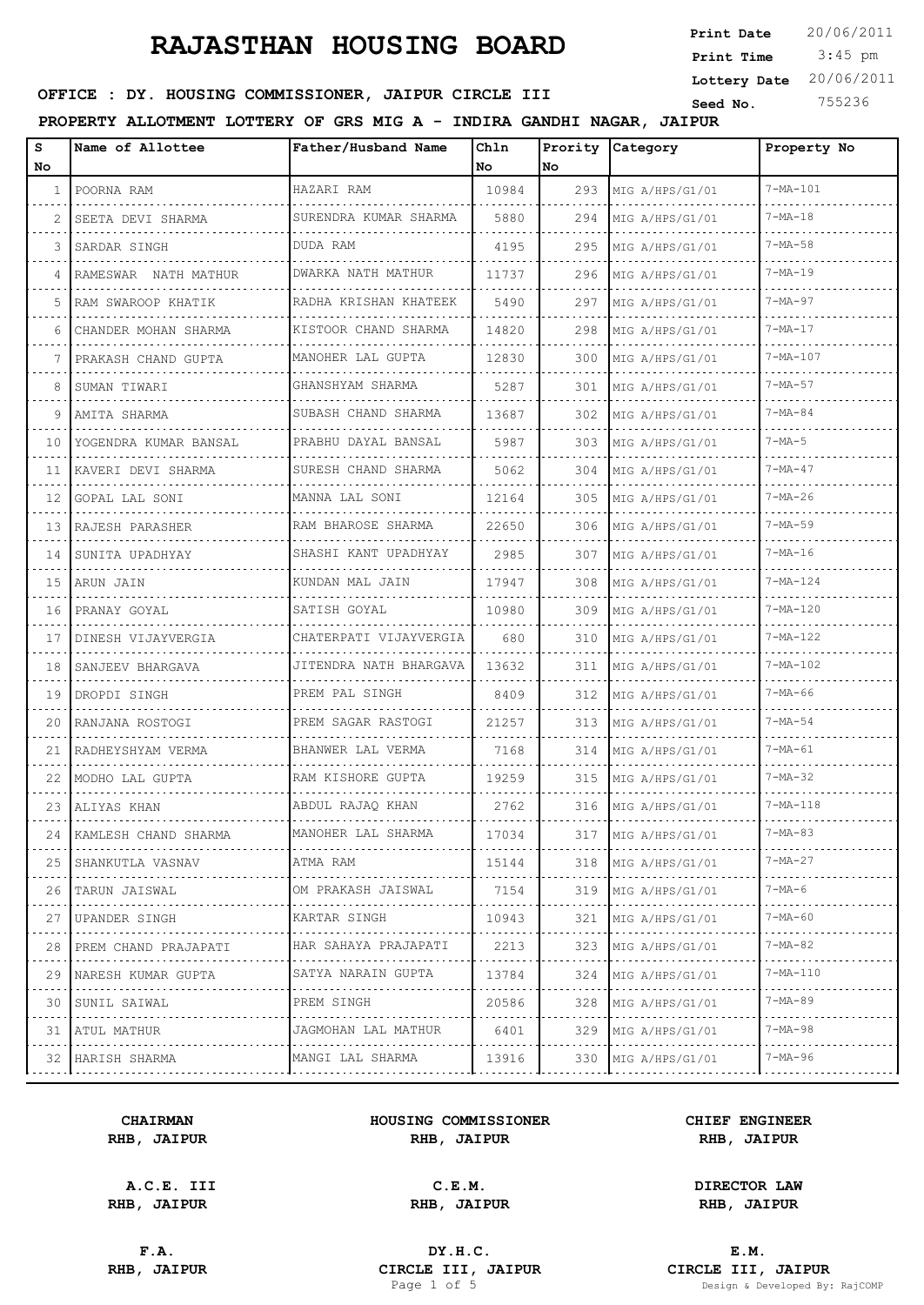3:45 pm **Print Date**  $20/06/2011$ **Print Time Lottery Date** 20/06/2011

## **SEED AND SEED ASSESSED SEED ASSESSED ASSESSED AT A TEXT COMMISSIONER, JAIPUR CIRCLE III** Seed No. 755236

### **PROPERTY ALLOTMENT LOTTERY OF GRS MIG A - INDIRA GANDHI NAGAR, JAIPUR**

| s<br>No | Name of Allottee          | Father/Husband Name       | Chln<br>No | No. | Prority Category     | Property No    |
|---------|---------------------------|---------------------------|------------|-----|----------------------|----------------|
| 33      | TARA CHAND SHARMA<br>.    | RADHEY SHYAM SHARMA       | 8247       | 331 | MIG A/HPS/G1/01      | $7 - MA - 33$  |
| 34      | SATISH KUMAR SARASWAT     | SHRINIWAS SARASWAT        | 9329       | 332 | MIG A/HPS/G1/01      | $7 - MA - 95$  |
| 35      | .<br>SUKHRAM              | JAISA RAM JI MUWAL        | 14584      | 333 | MIG A/HPS/G1/01      | $7 - MA - 127$ |
| 36      | KANHIYA LAL TEKCHANDANI   | DEO MAL                   | 14035      | 45  | MIG A/ORS/G2/01      | $7 - MA - 31$  |
| 37      | <b>GURU VEER SINGH</b>    | SARDAR INDER SINGH        | 15718      | 284 | MIG A/HPS/G2/01      | $7 - MA - 51$  |
| 38      | MANISH AGARWAL            | RAMESH CHANDRA GUPTA      | 1009       | 287 | MIG A/HPS/G2/01      | $7 - MA - 112$ |
| 39      | <b>JENISH KUMAR</b>       | HASA NAND                 | 12381      | 301 | MIG A/HPS/G2/01      | $7 - MA - 72$  |
| 40      | VISHAL SAXENA             | SH. AVINASH               | 5316       | 304 | MIG A/HPS/G2/01      | $7 - MA - 111$ |
| 41      | HEMLATA KATIYAR           | HARISH CHAND KATIYAR      | 14578      | 308 | MIG A/HPS/G2/01      | $7 - MA - 10$  |
| 42      | PREM LATA                 | NARENDRA VERMA            | 14917      | 314 | MIG A/HPS/G2/01      | $7 - MA - 20$  |
| 43      | KAMESH GAUD               | LALTA PRASAD GAUD         | 6921       | 315 | MIG A/HPS/G2/01      | $7 - MA - 79$  |
| 44      | DR. RAJENDRA KUMAR SHARMA | RAM NARAIN SHARMA         | 6947       | 316 | MIG A/HPS/G2/01      | $7 - MA - 29$  |
| 45      | PRADEEP KUMAR SHARMA      | PURSHOTAM SHARMA          | 18591      | 317 | MIG A/HPS/G2/01      | $7 - MA - 99$  |
| 46      | SUNITA SINGH              | RAJPAL SINGH              | 9219       | 318 | MIG A/HPS/G2/01      | $7 - MA - 45$  |
| 47      | ALKA BAJAJ                | MANMOHAN BAJAJ            | 23360      | 319 | MIG A/HPS/G2/01      | $7 - MA - 128$ |
| 48      | AJAY AGARWAL              | RAM CHARAN LAL AGARWAL    | 17612      | 320 | MIG A/HPS/G2/01      | $7 - MA - 92$  |
| 49      | BHAVNA SARDHNA            | LALIT SARDHNA             | 11615      | 321 | MIG A/HPS/G2/01      | 7-MA-105       |
| 50      | YASWANT SINGH             | PANCHAM SINGH             | 1599       | 322 | MIG A/HPS/G2/01      | $7 - MA - 9$   |
| 51      | SANJAY KR TANK            | GOPAL LAL TAK             | 4023       | 325 | MIG A/HPS/G2/01      | $7 - MA - 46$  |
| 52      | MANOHAR LAL GUPTA         | MISHRI LAL GUPTA          | 19775      | 326 | MIG A/HPS/G2/01      | $7 - MA - 90$  |
| 53      | DAMODAR SONI              | NANAG RAM SONI            | 3589       | 328 | MIG A/HPS/G2/01      | $7 - MA - 41$  |
| 54      | SURENDAR SINGH RATHOR     | ARJUN SINGH RATHORE       | 1194       | 329 | MIG A/HPS/G2/01      | $7 - MA - 24$  |
| 55      | GULJARI LAL SONI          | MADAN LAL SONI            | 1611       | 330 | MIG A/HPS/G2/01      | $7 - MA - 64$  |
| 56      | ISHAWAR CHAND PANCHAL     | BHANWAR LAL PANCHAL       | 1633       | 331 | MIG A/HPS/G2/01      | 7-MA-80        |
| 57      | MOHAMAD HANIF<br>.        | MOHMAD ISMIL<br>.         | 1630       | 332 | MIG A/HPS/G2/01<br>. | $7 - MA - 2$   |
| 58      | ASHOK TANWAR              | OM PRAKASH TANWAR         | 6316       | 333 | MIG A/HPS/G2/01      | $7 - MA - 34$  |
| 59      | SHIV PRASAD SHARMA        | M L SHARMA                | 4836       | 334 | MIG A/HPS/G2/01      | 7-MA-11        |
| 60      | GAJENDRA SHARMA           | .<br>DAYAL DAS SHARMA     | 9407       | 335 | .<br>MIG A/HPS/G2/01 | $7 - MA - 14$  |
| 61      | RATAN LAL SHARMA<br>.     | RAMESHWAR LAL SHARMA<br>. | 23836      | 336 | MIG A/HPS/G2/01<br>. | 7-MA-88        |
| 62      | RAMESH SONI               | VASDEV SONI               | 16374      | 337 | MIG A/HPS/G2/01      | 7-MA-119       |
| 63      | ANOK BAI                  | KISHAN SINGH<br>.         | 19341      | 338 | MIG A/HPS/G2/01      | 7-MA-78        |
| 64      | MURARI LAL SONI           | SANTOSH AGARWAL           | 793        | 339 | MIG A/HPS/G2/01      | $7 - MA - 35$  |

#### **CHAIRMAN HOUSING COMMISSIONER CHIEF ENGINEER RHB, JAIPUR RHB, JAIPUR RHB, JAIPUR**

**A.C.E. III C.E.M. DIRECTOR LAW**

**F.A. DY.H.C. E.M. RHB, JAIPUR CIRCLE III, JAIPUR CIRCLE III, JAIPUR CIRCLE III, JAIPUR Page 2** of 5

**RHB, JAIPUR RHB, JAIPUR RHB, JAIPUR**

Design & Developed By: RajCOMP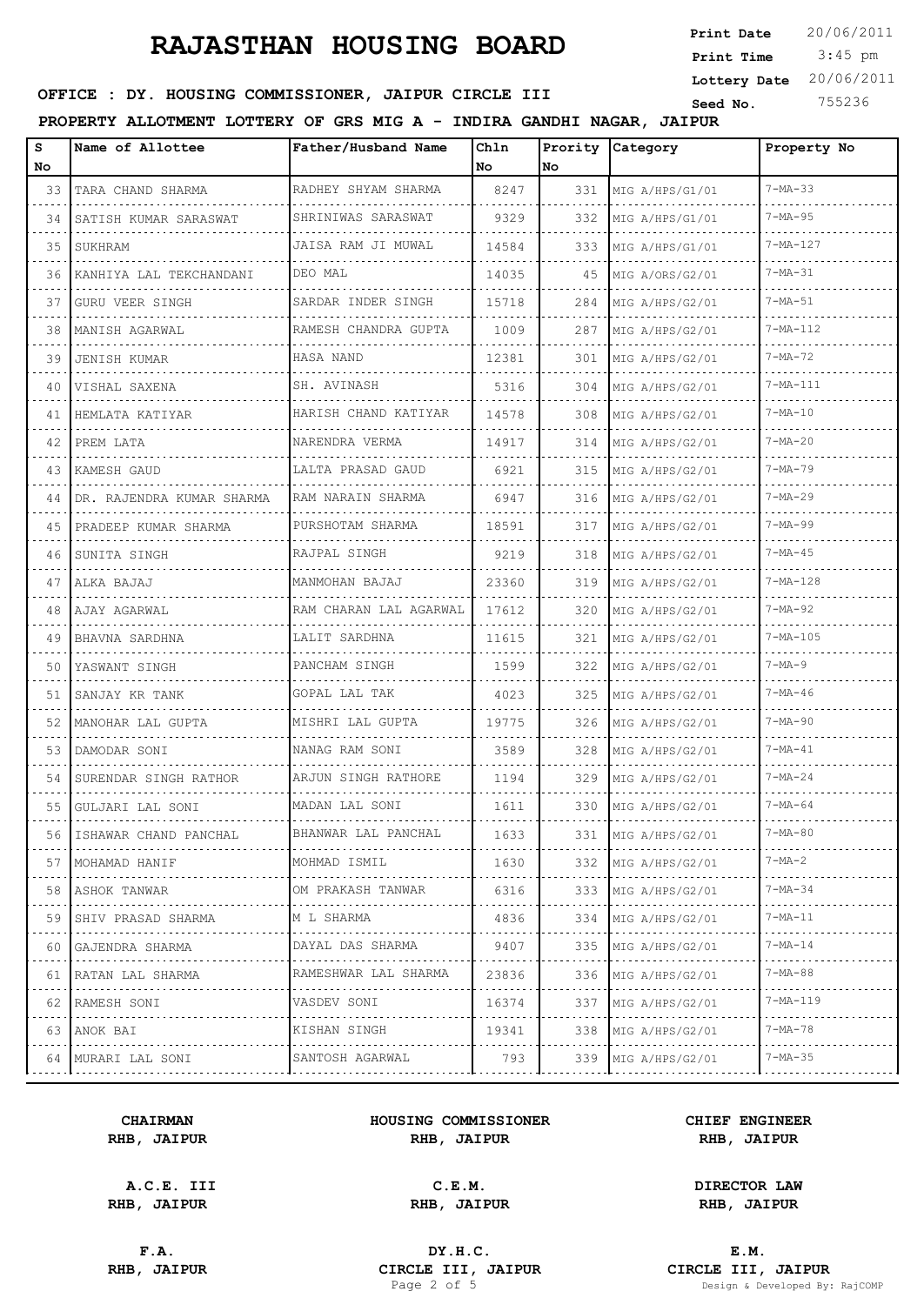3:45 pm **Print Date**  $20/06/2011$ **Print Time Lottery Date** 20/06/2011

## **SEED AND SEED ASSESSED SEED ASSESSED ASSESSED AT A TEXT COMMISSIONER, JAIPUR CIRCLE III** Seed No. 755236

### **PROPERTY ALLOTMENT LOTTERY OF GRS MIG A - INDIRA GANDHI NAGAR, JAIPUR**

| s<br>No | Name of Allottee         | Father/Husband Name      | Chln<br>l No | Prority<br>No. | Category                    | Property No    |
|---------|--------------------------|--------------------------|--------------|----------------|-----------------------------|----------------|
| 65      | KHEM CHAND               | CHANDRA PRAKASH          | 11019        | 340            | MIG A/HPS/G2/01             | $7 - MA - 53$  |
| 66      | RAJESH KUMAR BUNKER      | NATHU LAL BUNKER         | 2788         | 12             | MIG A/ORS/G4/01             | $7 - MA - 4$   |
| 67      | RAM NIWAS BEIRWA         | SUA LAL BAIRWA           | 5382         | 13             | MIG A/ORS/G4/01             | $7 - MA - 36$  |
| 68      | .<br>PRABHU DAYAL BUNKER | BHURA RAM                | 17206        | 14             | MIG A/ORS/G4/01             | $7 - MA - 42$  |
| 69      | ARUN KUMAR DHEERAN       | J.S. DHEERAN             | 16858        | 40             | MIG A/HPS/G4/01             | $7 - MA - 1$   |
| 70      | .<br>KUNG BIHARI VERMA   | BHANWAR LAL              | 22633        | 58             | MIG A/HPS/G4/01             | $7 - MA - 23$  |
| 71      | PANKAJ KUMAR MORYA       | POORAN CHAND MORYA       | 23470        | 59             | MIG A/HPS/G4/01             | $7 - MA - 48$  |
| 72      | LALU LAL SOLANKI         | BUDH NARAIN SOLANKI<br>. | 16469        | 60             | MIG A/HPS/G4/01             | $7 - MA - 75$  |
| 73      | KRISHAN KUMAR KHICHI     | MOHAN LAL KHICHI         | 7249         | 61             | MIG A/HPS/G4/01             | $7 - MA - 87$  |
| 74      | MANJEET KAUR             | SATYA PAL SINGH          | 454          | 62             | MIG A/HPS/G4/01             | $7 - MA - 56$  |
| 75      | DEEPAK KUMAR             | BENI PRASAD              | 20509        | 64             | MIG A/HPS/G4/01             | $7 - MA - 109$ |
| 76      | SATISH KUMAR VERMA       | RAM SHYAY VERMA          | 19887        | 66             | MIG A/HPS/G4/01             | $7 - MA - 73$  |
| 77      | PRATHVI SINGH VERMA      | CHOGA LAL VERMA          | 12916        | 67             | MIG A/HPS/G4/01             | $7 - MA - 94$  |
| 78      | AMIT KUMAR               | RAMESH KUMAR             | 23650        | 68             | MIG A/HPS/G4/01             | $7 - MA - 38$  |
| 79      | SUBASH CHAND             | MOOL CHAND               | 21571        | 71             | MIG A/HPS/G4/01             | $7 - MA - 8$   |
| 80      | PRABHU DAYAL             | KHERATI LAL              | 2427         | 73             | MIG A/HPS/G4/01             | $7 - MA - 130$ |
| 81      | RAJKUMAR BADJATYA        | RADHA KRISHAN BADJATYA   | 7926         | 75             | MIG A/HPS/G4/01             | $7 - MA - 121$ |
| 82      | GOPAL LAL UDAINIYA       | ANANDI LAL UDAINIYA      | 11208        | 76             | MIG A/HPS/G4/01             | $7 - MA - 69$  |
| 83      | GOPAL KANOJIYA           | JAGAN NATH               | 22182        | 79             | MIG A/HPS/G4/01             | 7-MA-108       |
| 84      | RAVI PRAKASH             | BHORA DAS                | 22721        | 81             | MIG A/HPS/G4/01             | 7-MA-129       |
| 85      | GHYAN CHAND VERMA        | KALU RAM UDAINIYA        | 13748        | 83             | MIG A/HPS/G4/01             | $7 - MA - 21$  |
| 86      | GORDHAN LAL              | RAM DEV                  | 18950        | 84             | MIG A/HPS/G4/01             | $7 - MA - 12$  |
| 87      | DINESH KUMAR             | MANGTU RAM KIRAD         | 20353        | 85             | MIG A/HPS/G4/01             | $7 - MA - 74$  |
| 88      | JAG MOHAN                | SHARVAN LAL              | 3519         | 86             | MIG A/HPS/G4/01             | 7-MA-81        |
| 89      | RAMJI LAL BHARWAL        | PREM CHAND BHARWAL       | 18500        | 87             | MIG A/HPS/G4/01             | $7 - MA - 50$  |
| 90      | KALU RAM KATEEK          | MANGI LAL KHATEEK        | 17497        | 88             | .<br>MIG A/HPS/G4/01        | $7 - MA - 76$  |
| 91      | BEENA BASWAL             | KHEM RAJ SOYEL           | 14257        | 89             | MIG A/HPS/G4/01             | $7 - MA - 103$ |
| 92      | .<br>OM PRAKASH NIDER    | .<br>BANSI DHAR NIDER    | 19135        | 90             | .<br>MIG A/HPS/G4/01        | 7-MA-104       |
| 93      | MADAN LAL BAIRWA         | SUKHPAL BAIRWA           | 4305         | 91             | MIG A/HPS/G4/01             | $7 - MA - 22$  |
| 94      | .<br>KUSUM LATA          | .<br>KAMAL KISHORE       | 2119         | 92             | <u>.</u><br>MIG A/HPS/G4/01 | $7 - MA - 106$ |
| 95      | KANARAM BUNKAR           | BHAGIRATH MAL BUNKAR     | 23414        | 93             | MIG A/HPS/G4/01             | $7 - MA - 85$  |
|         | .<br>96 RATAN BHATI      | .<br>MOHAN LAL           | 2527         |                | .<br>94   MIG A/HPS/G4/01   | $7 - MA - 15$  |

#### **CHAIRMAN HOUSING COMMISSIONER CHIEF ENGINEER RHB, JAIPUR RHB, JAIPUR RHB, JAIPUR**

**A.C.E. III C.E.M. DIRECTOR LAW**

**RHB, JAIPUR RHB, JAIPUR RHB, JAIPUR**

**F.A. DY.H.C. E.M. RHB, JAIPUR CIRCLE III, JAIPUR CIRCLE III, JAIPUR CIRCLE III, JAIPUR Page 3 of 5 Design & Developed By:** 

Design & Developed By: RajCOMP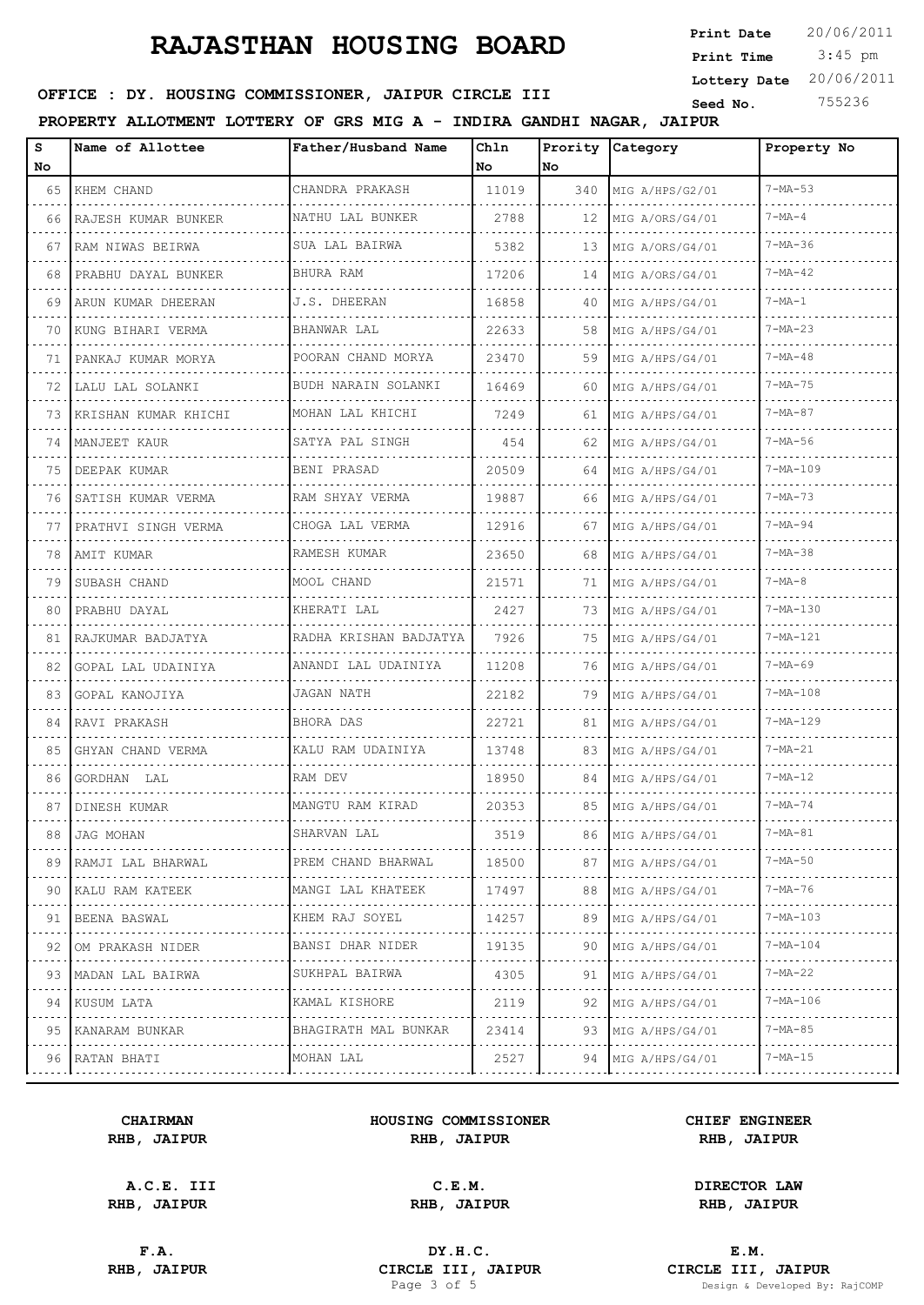3:45 pm **Print Date**  $20/06/2011$ **Print Time Lottery Date** 20/06/2011

## **SEED AND SEED ASSESSED SEED ASSESSED ASSESSED AT A TEXT COMMISSIONER, JAIPUR CIRCLE III** Seed No. 755236

### **PROPERTY ALLOTMENT LOTTERY OF GRS MIG A - INDIRA GANDHI NAGAR, JAIPUR**

| s<br>No                                                                                                                                                     | Name of Allottee           | Father/Husband Name  | Chln<br>No | Prority<br>No | Category              | Property No     |
|-------------------------------------------------------------------------------------------------------------------------------------------------------------|----------------------------|----------------------|------------|---------------|-----------------------|-----------------|
| 97                                                                                                                                                          | SURENDER KUMAR             | RAM SHYAY VERMA      | 2089       | 95            | MIG A/HPS/G4/01       | $7 - MA - 117$  |
| 98                                                                                                                                                          | SUSHILA RAI                | JAGDISH PRASAD       | 1333       | 96            | MIG A/HPS/G4/01       | $7 - MA - 115$  |
| 99                                                                                                                                                          | KIRAN DEVI                 | MITHU RAM            | 9528       | 97            | MIG A/HPS/G4/01       | $7 - MA - 1.31$ |
| 100                                                                                                                                                         | <b>BABU LAL JATAV</b>      | MUNSHI LAL           | 20071      | 99            | MIG A/HPS/G4/01       | $7 - MA - 70$   |
| 101                                                                                                                                                         | KAMLESH KUMAR MAHAWAR      | HUKAM CHAND MAHAWAR  | 19602      | 101           | MIG A/HPS/G4/01       | $7 - MA - 67$   |
| 102                                                                                                                                                         | CHANDRA DEVI LAKHAN        | KALU RAM LAKHAN      | 16454      | 102           | MIG A/HPS/G4/01       | $7 - MA - 25$   |
| 103                                                                                                                                                         | DEVENDRA KUMAR KARADIA     | RAM LAL KARADIA      | 7852       | 104           | MIG A/HPS/G4/01       | $7 - MA - 52$   |
| 104                                                                                                                                                         | P ANNAYYA NAIK             | P RANGAPPA NAIK      | 3686       | 105           | MIG A/HPS/G4/01       | $7 - MA - 62$   |
| 105                                                                                                                                                         | RATAN LAL MEENA            | KALYAN MAL MEENA     | 9826       | 16            | MIG A/ORS/G11/01      | $7 - MA - 13$   |
| 106                                                                                                                                                         | BHRAT LAL MEENA            | RAM SWROOP MEENA     | 3609       | 17            | MIG A/ORS/G11/01      | $7 - MA - 3$    |
| 107                                                                                                                                                         | HARI NARAYAN MEENA         | GYARSI LAL MEENA     | 19967      | 18            | MIG A/ORS/G11/01      | $7 - MA - 40$   |
| 108                                                                                                                                                         | BABU LAL MEENA             | NARAIN LAL MEENA     | 4964       | 20            | MIG A/ORS/G11/01      | $7 - MA - 30$   |
| 109                                                                                                                                                         | UGANTI DEVI MEENA          | MAKHAN LAL MEENA     | 19324      | 44            | MIG A/HPS/G11/01      | $7 - MA - 44$   |
| 110                                                                                                                                                         | KAMAL MEENA                | DEVI LAL MEENA       | 8419       | 46            | MIG A/HPS/G11/01      | $7 - MA - 125$  |
| 111                                                                                                                                                         | RAJMAL MEENA               | JWARA LAL MEENA      | 6664       | 48            | MIG A/HPS/G11/01      | $7 - MA - 37$   |
| 112                                                                                                                                                         | RAJKUMAR MEENA             | RAM KARAN MEENA      | 21217      | 49            | MIG A/HPS/G11/01      | $7 - MA - 28$   |
| 113                                                                                                                                                         | <b>GEETA MEENA</b>         | CHANDRA BHAN MEENA   | 23157      | 50            | MIG A/HPS/G11/01      | $7 - MA - 126$  |
| 114                                                                                                                                                         | PANKAJ SEHRA               | J.D. MEENA           | 5868       | 51            | MIG A/HPS/G11/01      | $7 - MA - 71$   |
| 115                                                                                                                                                         | RADHEY SHYAM MEENA         | RAM PRATAP MEENA     | 22760      | 54            | MIG A/HPS/G11/01      | $7 - MA - 116$  |
| 116                                                                                                                                                         | RAGHUVEER SINGH MEENA      | CHAJU RAM MEENA      | 13623      | 56            | MIG A/HPS/G11/01      | $7 - MA - 86$   |
| 117                                                                                                                                                         | HARI KISHAN MEENA          | CHAJU RAM MEENA      | 18668      | 57            | MIG A/HPS/G11/01      | $7 - MA - 93$   |
| 118                                                                                                                                                         | RAM NIWAS MEENA            | POONYA RAM MEENA     | 8580       | 58            | MIG A/HPS/G11/01      | $7 - MA - 114$  |
|                                                                                                                                                             | 119 GOPAL PRASAD           | KISHAN SINGH         | 21132      | 59            | MIG A/HPS/G11/01      | $7 - MA - 91$   |
| 120                                                                                                                                                         | BHEEM SINGH MEENA          | RAM CHARAN MEENA     | 15941      | 61            | MIG A/HPS/G11/01      | 7-MA-68         |
| 121<br>$\frac{1}{2} \left( \begin{array}{ccc} 1 & 0 & 0 \\ 0 & 0 & 0 \\ 0 & 0 & 0 \end{array} \right)$                                                      | VIJAY KUMAR MEENA          | KUSHLA RAM MEENA     | 9231       | 65            | MIG A/HPS/G11/01      | $7 - MA - 77$   |
| 122                                                                                                                                                         | YATISH RAMAVTAR MEENA      | RAM AVTAR MEENA      | 12556      | 66            | MIG A/HPS/G11/01      | $7 - MA - 65$   |
| 123<br>$\cdots$                                                                                                                                             | BHEEM SINGH MEENA<br>.     | BADRI LAL MEENA<br>. | 14573      | 67            | MIG A/HPS/G11/01<br>. | 7-MA-100        |
| 124<br>$\frac{1}{2} \left( \frac{1}{2} \right) \left( \frac{1}{2} \right) \left( \frac{1}{2} \right) \left( \frac{1}{2} \right)$                            | MAHESH KUMAR MEENA         | MATHURA PRASAD MEENA | 10525      | 68            | MIG A/HPS/G11/01      | $7 - MA - 63$   |
| 125<br>$\frac{1}{2} \left( \frac{1}{2} \right) \left( \frac{1}{2} \right) \left( \frac{1}{2} \right) \left( \frac{1}{2} \right) \left( \frac{1}{2} \right)$ | MUTHRESH BIHARI MEENA<br>. | RAM LAL MEENA        | 15944      | 69            | MIG A/HPS/G11/01<br>. | $7 - MA - 43$   |
| 126<br>$\frac{1}{2} \left( \frac{1}{2} \right) \left( \frac{1}{2} \right) \left( \frac{1}{2} \right) \left( \frac{1}{2} \right)$                            | BHRAT KUMAR MEENA          | TEJ RAM MEENA        | 23744      | 70            | MIG A/HPS/G11/01      | $7 - MA - 55$   |
| 127<br>$\mathbf{1} \cdot \mathbf{1} \cdot \mathbf{1} \cdot \mathbf{1} \cdot \mathbf{1}$                                                                     | SANTOSH DAVI MEENA         | SOHAN LAL MEENA<br>. | 9381       | 71            | MIG A/HPS/G11/01      | $7 - MA - 49$   |
|                                                                                                                                                             | 128   MEENA RATHORE        | BASANT SINGH RATHORE | 16904      | 73            | MIG A/HPS/G11/01      | $7 - MA - 39$   |

#### **CHAIRMAN HOUSING COMMISSIONER CHIEF ENGINEER RHB, JAIPUR RHB, JAIPUR RHB, JAIPUR**

**A.C.E. III C.E.M. DIRECTOR LAW**

**RHB, JAIPUR RHB, JAIPUR RHB, JAIPUR**

**F.A. DY.H.C. E.M. RHB, JAIPUR CIRCLE III, JAIPUR CIRCLE III, JAIPUR CIRCLE III, JAIPUR Page 4 of 5 Design & Developed By:** Design & Developed By: RajCOMP